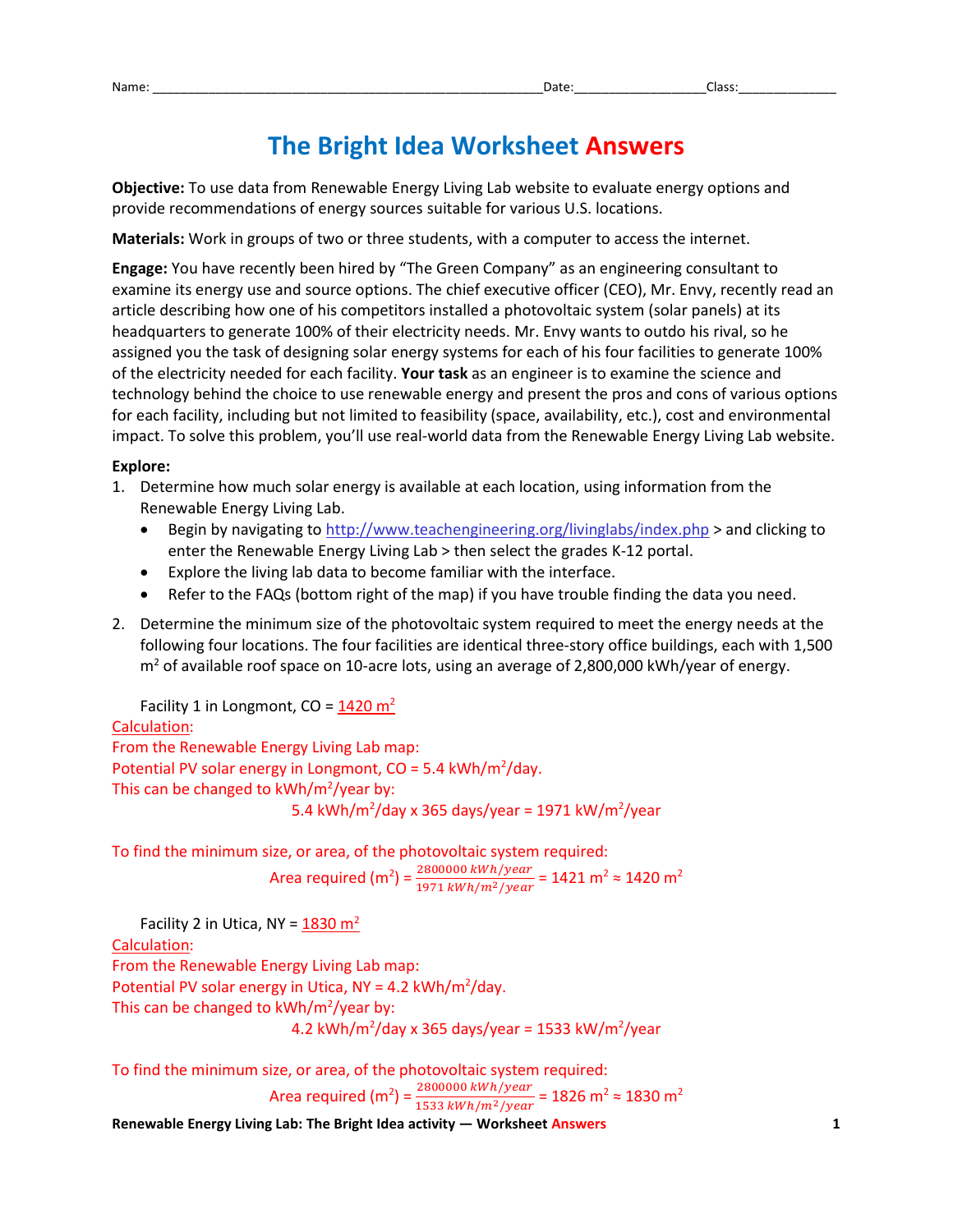Facility 3 in Cedar Rapids, IA =  $1700 \text{ m}^2$ Calculation: From the Renewable Energy Living Lab map: Potential PV solar energy in Cedar Rapids,  $IA = 4.5$  kWh/m<sup>2</sup>/day. This can be changed to kWh/m<sup>2</sup>/year by:  $4.5 \text{ kWh/m}^2/\text{day} \times 365 \text{ days/year} = 1640 \text{ kW/m}^2/\text{year}$ 

To find the minimum size, or area, of the photovoltaic system required: Area required (m<sup>2</sup>) =  $\frac{2800000 \ kWh/year}{1640 \ kWh/m^2/year}$  = 1707  $\approx$  1700 m<sup>2</sup>

Facility 4 in Yuma, AZ =  $1150 \text{ m}^2$ Calculation: From the Renewable Energy Living Lab map: Potential PV solar energy in Yuma,  $AZ = 6.7$  kWh/m<sup>2</sup>/day. This can be changed to kWh/m<sup>2</sup>/year by: 6.7 kWh/m<sup>2</sup>/day x 365 days/year = 2446 kW/m<sup>2</sup>/year

To find the minimum size, or area, of the photovoltaic system required:

Area required (m<sup>2</sup>) =  $\frac{2800000 \ kWh/year}{2482 \ kWh/m^2/year}$  = 1145 m<sup>2</sup>  $\approx$  1150 m<sup>2</sup>

**Explain:** Compare the minimum size of the required photovoltaic system to the available space at each location. Is it reasonable to install the systems at these locations? Explain using data and your calculations.

Minimum size required: Longmont, CO:  $1420 \text{ m}^2$ Utica, NY:  $1830 \text{ m}^2$ Cedar Rapids, IA: 1700 m<sup>2</sup> Yuma, AZ: 1150 m<sup>2</sup>

Each location has a three-story building with 1,500  $m<sup>2</sup>$  of available roof space. It would be the most reasonable to install photovoltaic systems in the locations in which the required area for the system is less than the roof space available. In these cases, none of the land would need to be taken up by the system. Based on this reasoning and the data and calculations shown above, Longmont, CO and Yuma, AZ are the two reasonable locations for installing photovoltaic systems.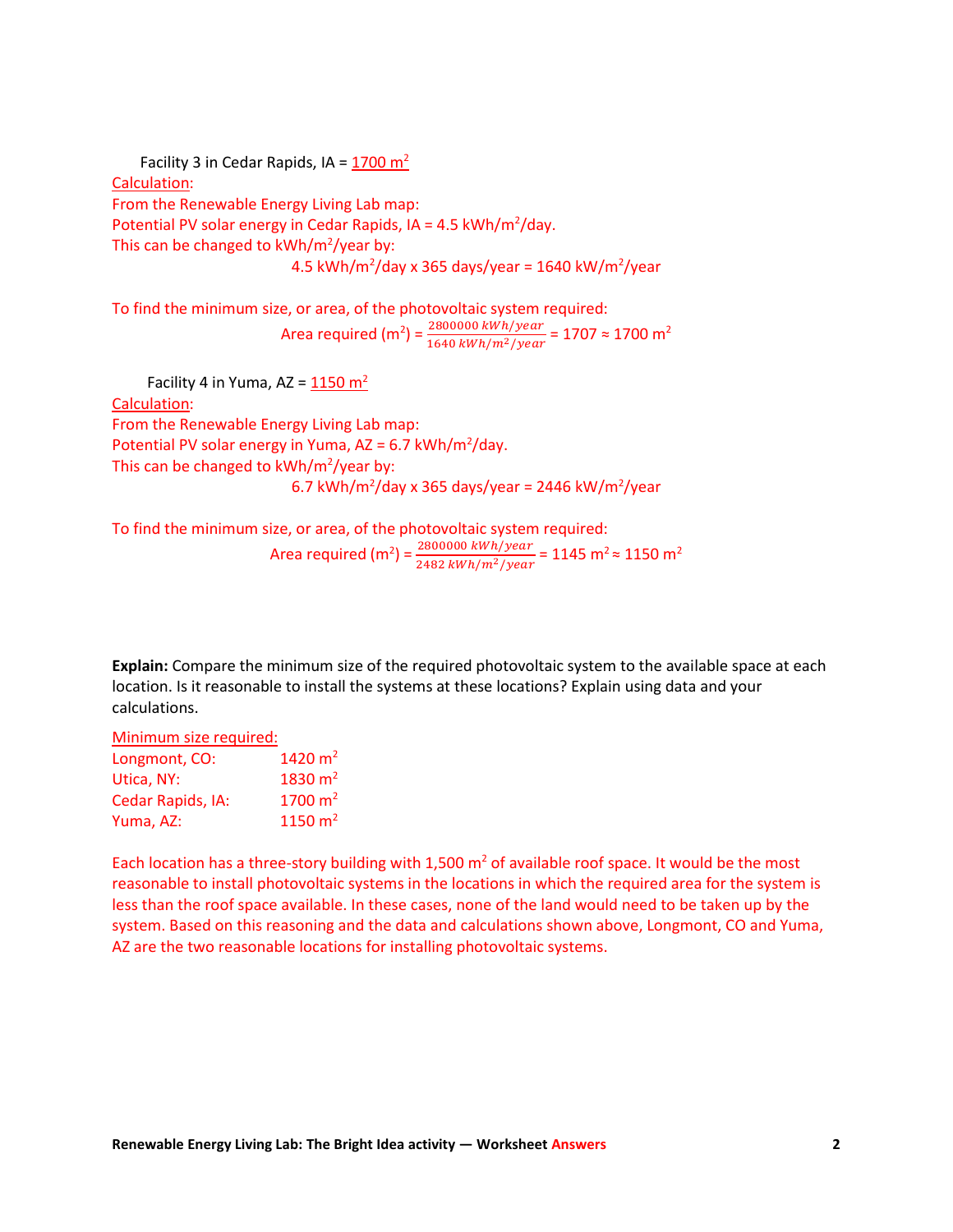Evaluate other energy sources for those same locations using the Renewable Energy Living Lab. How does the potential to use solar power compare to other renewable sources of energy in those locations? Use quantitative and qualitative data in your comparison.

## Longmont, CO:

Wind – (Wind Power Class Onshore) – Class 2 (out of 7) – Low potential Geothermal – Class 1.2 (out of 5, with 1 as the highest) – highest (and second to highest) potential range on map

Biomass – About 200,000 tons per year, in the middle range of biomass energy potential Hydro – NPDs: No data in this area, FSPS: closest value: 1000 kW (average power)

## Utica, NY:

Wind – (Wind Power Class Onshore) – Class 2 (out of 7) – Low potential Geothermal – Class 5 (out of 5, with 1 as the highest) – Lowest potential range on map Biomass – About 141,000 tons per year, in the second to lowest range of biomass energy potential Hydro – NPDs: 1.2 MW, annual: about 5061 MWh, FSPS: No data available – low potential

## Cedar Rapids, IA:

Wind – (Wind Power Class Onshore) – Class 2-3 (out of 7) – Low potential Geothermal – Class 3 (out of 5, with 1 as the highest) – Medium potential Biomass – About 400,000 tons per year, in the second to highest range of biomass energy potential Hydro – NPDs: 2.3 MW, annual: about 11,500 MWh, FSPS: 1640 kW (average power)

## Yuma, AZ:

Wind (Wind Power Class Onshore) – Class 2 (out of 7) – Low potential Geothermal – IHS: 18.52 MWe, EGS: Class 1 – Highest level of geothermal energy potential shown Biomass – 90,000 tons per year – within the lowest range of biomass energy potential Hydro – NPDs: 25 MW, annual: 75,000 MWh, FSPS: 1000 kW (average power)

For Longmont, solar energy may be the best option, although Hydro power, Biomass, and Geothermal all present options. For Utica, solar energy potential was very low, while the potential for Hydro power is high and most likely that best option. For Cedar Rapids, solar energy potential was also relatively low, while Biomass presents the greatest potential. Yuma has extremely high potential for solar energy, so this seems to be the best option, but also has high potential for Geothermal energy and Hydro power.

**Elaborate:** As necessary, develop alternatives for Mr. Envy to consider in addition to his 100% solar power idea. Consider multiple sources (for example, 20% geothermal, 30% wind and 50% solar) or eliminating solar completely to be replaced by a different power source(s).

(Answers will vary, an example response is shown below)

I would recommend the following to Mr. Envy for each of the four locations: Longmont, CO: 70% Solar, 30% Geothermal Utica, NY: 100% Solar Cedar Rapids, IA: 30% Solar, 70% Biomass Yuma, AZ: 80% Solar, 20% Geothermal